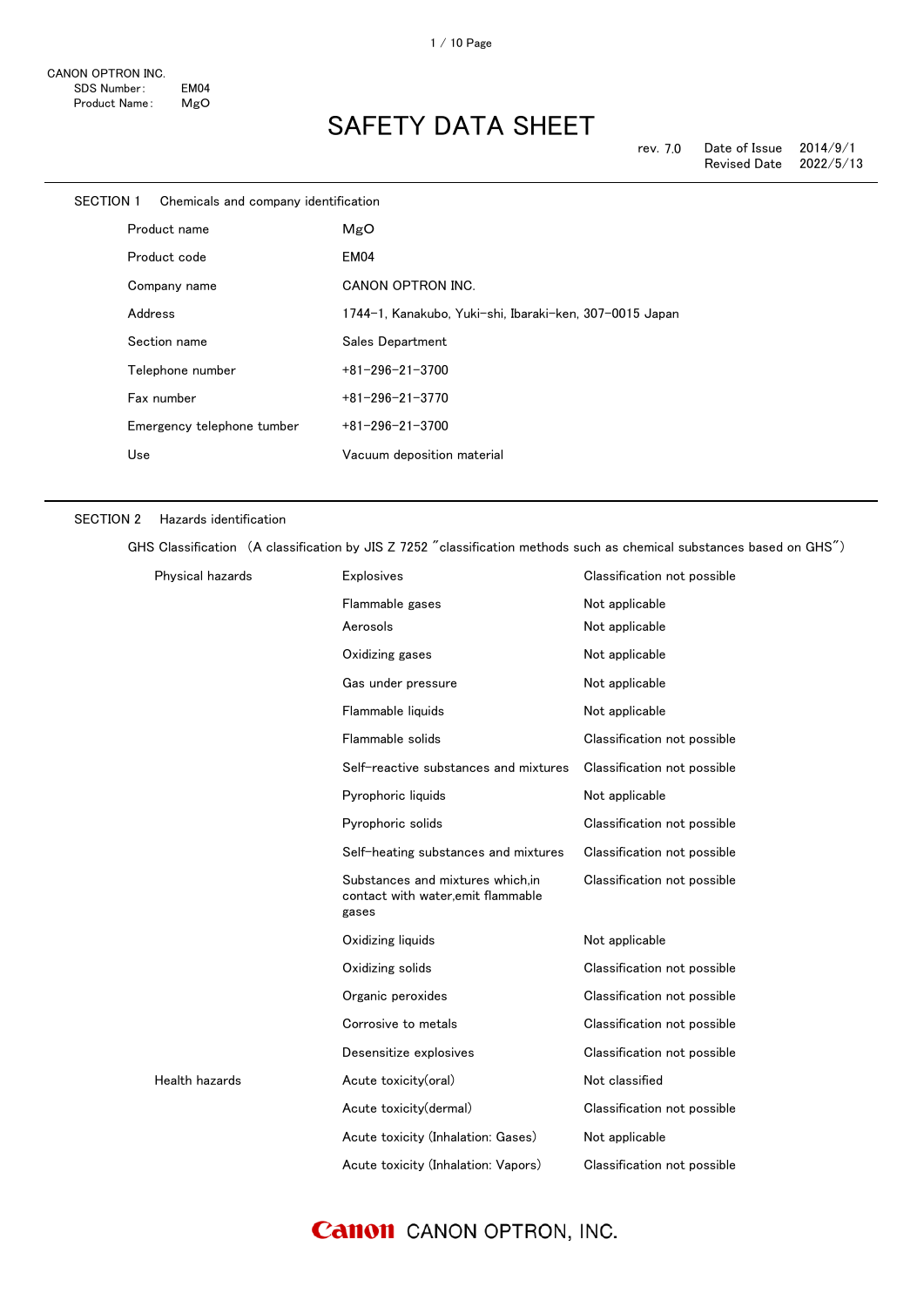|                       | Acute toxicity (Inhalation: Dusts and<br>mists)                                   | Classification not possible |
|-----------------------|-----------------------------------------------------------------------------------|-----------------------------|
|                       | Skin corrosion/irritation                                                         | Classification not possible |
|                       | Serious eye damage/eye irritation                                                 | Category 2A                 |
|                       | Respiratory sensitization                                                         | Classification not possible |
|                       | Skin sensitization                                                                | Classification not possible |
|                       | Germ cell mutagenicity                                                            | Classification not possible |
|                       | Carcinogenicity                                                                   | Classification not possible |
|                       | Reproductive toxicity                                                             | Classification not possible |
|                       | Reproductive toxicity, effects on or via Classification not possible<br>lactation |                             |
|                       | Specific target organ toxicity (single<br>exposure)                               | Category 3                  |
|                       | Specific target organ toxicity (repeated<br>exposure)                             | Classification not possible |
|                       | Aspiration hazard                                                                 | Classification not possible |
| Environmental hazards | Hazardous to the aquatic environment<br>Short-term(acute)                         | Classification not possible |
|                       | Hazardous to the aquatic environment<br>Long-term(chronic)                        | Classification not possible |
|                       | Hazardous to the ozone layer                                                      | Classification not possible |

Label elements

hazard Pictograms **Exclamation** 



Causes serious eye irritation. May cause respiratory irritation.

Signal word Warning

Dangerous goods hazard information

Precautionary statements

【Safety measures】 Avoid breathing dust/fume/gas/mist/vapours/spray. Wash hands thoroughly after handling. Use only outdoors or in a well-ventilated area. Wear Protective glovess/protective clothing/eye protection/face protection.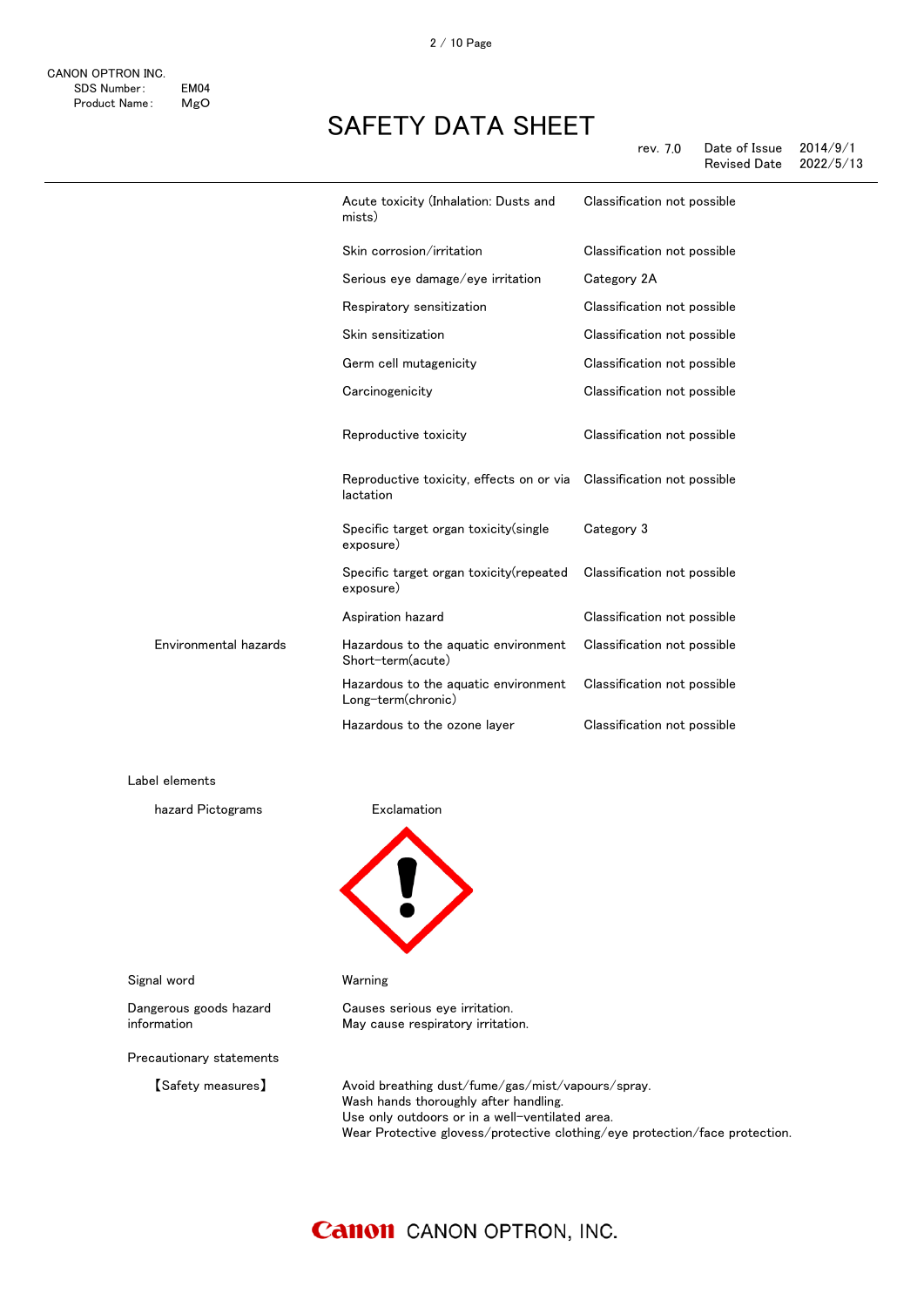rev. 7.0 Date of Issue 2014/9/1<br>Revised Date 2022/5/13 Revised Date

| 【First-aid measures】                      | IF INHALED: Remove person to fresh air and keep comfortable for breathing.<br>IF IN EYES: Rinse cautiously with water for several minutes. Remove contact<br>lenses, if present and easy to do. Continue rinsing.<br>Call poison center or doctor/physician if you feel unwell.<br>If eye irritation persists: Get medical advice/attention. |
|-------------------------------------------|----------------------------------------------------------------------------------------------------------------------------------------------------------------------------------------------------------------------------------------------------------------------------------------------------------------------------------------------|
| 【Storage】                                 | Store in a well-ventilated place. Keep container tightly closed.<br>Store locked up.                                                                                                                                                                                                                                                         |
| 【Disposal】                                | Dispose of contents/container in accordance with national regulations.                                                                                                                                                                                                                                                                       |
| $\textsf{\small\textsf{[Other hazards]}}$ |                                                                                                                                                                                                                                                                                                                                              |

| Substance/Mixture                       | Substance                                                                                                                         |
|-----------------------------------------|-----------------------------------------------------------------------------------------------------------------------------------|
| Chemical name                           | Magnesium oxide                                                                                                                   |
| Chemical formula                        | MgO                                                                                                                               |
| Concentration or concentration<br>range | 99.9<                                                                                                                             |
| CAS No.                                 | 1309-48-4                                                                                                                         |
| <b>TSCA Inventry</b>                    | Magnesium oxide (MgO)                                                                                                             |
| EINECS number                           | $215 - 171 - 9$                                                                                                                   |
| Radioactive information                 | Radioactive substances are not used as the material. Therefore, there is no<br>reason that ionizing radiation would be generated. |
| SECTION 4<br>First aid measures         |                                                                                                                                   |
| Inhalation                              | Remove person to fresh air and keep comfortable for breathing.<br>Get medical advice/attention if you feel unwell.                |

| Skin contact                       | Take off immediately all contaminated clothing. Rinse affected areas with<br>water/shower                              |
|------------------------------------|------------------------------------------------------------------------------------------------------------------------|
|                                    | IF ON SKIN: Wash with plenty of soap and water.                                                                        |
|                                    | If skin irritation or rash occurs: : Get medical advice/attention.                                                     |
| Eve contact                        | Rinse cautiously with water for several minutes. Remove contact lenses, if<br>present and easy to do. Continue rising. |
|                                    | If eye irritation persists: Get medical advice/attention.                                                              |
| Ingestion                          | Rinse mouth.                                                                                                           |
|                                    | Get medical advice/attention.                                                                                          |
| Most important symptoms and        | No data available                                                                                                      |
| effects, both acute and delayed    |                                                                                                                        |
| Protection of first aiders         | Rescuers, wear suitable protective equipment as the situation demands.                                                 |
| Special precautions for physicians | No data available                                                                                                      |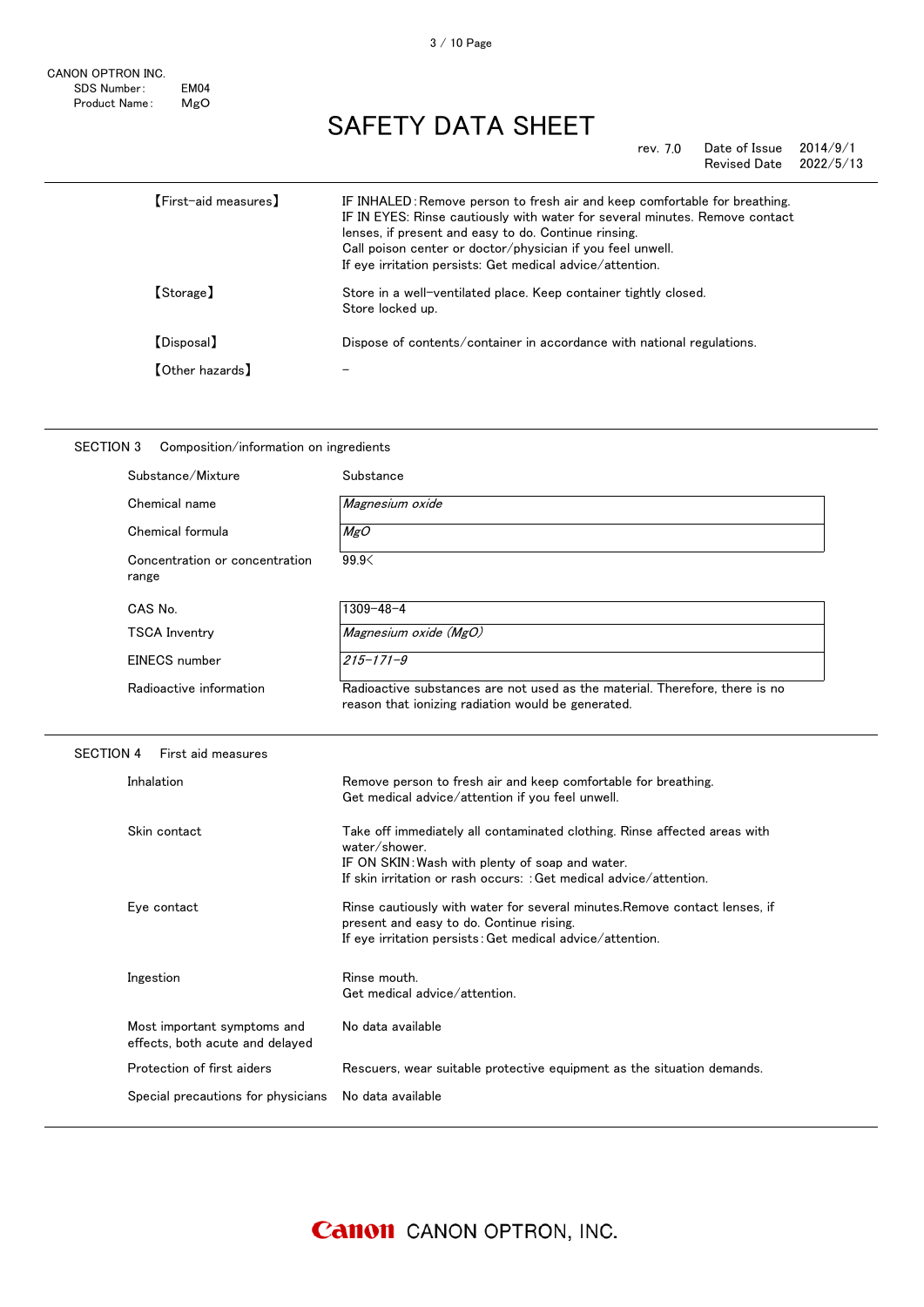| <b>SECTION 5</b><br><b>Firefighting measures</b> |                                                                                                                                                                                                                          |
|--------------------------------------------------|--------------------------------------------------------------------------------------------------------------------------------------------------------------------------------------------------------------------------|
| Suitable extinguishing media                     | It uses a water mist, dry chemicals, fire foam, carbon dioxide depending on<br>neighboring fires.                                                                                                                        |
| Unsuitable extinguishing media                   | Because a fire might spread through the outskirts, It avoid direct stick irrigation.                                                                                                                                     |
| Specific hazards                                 | In the case of fires, a toxic decomposition product may occur.                                                                                                                                                           |
| Specific extinguishing methods                   | It performs the fire fighting from windward.<br>Restrict access to the area around the fire location to persons other than those<br>involved with the fire.<br>It moves a container from the fire area if not dangerous. |
| Special protective equipment for<br>firefighters | On the occasion of fire extinguishing work, it wears appropriate personal<br>protective equipment and rescue suit.                                                                                                       |

#### SECTION 6 Accidental release measures

| Personal precautions, protective<br>equipment, and emergency<br>procedures | It prohibits the entrance except the person concerned.<br>The worker wears appropriate personal protective equipment (in item of<br>"8.revelation prevention and protection measures" reference) and avoids eyes,<br>contact and inhalation to skin.<br>Personal protective equipment for the individual, A mask with filter for the<br>particle depending on density out of the air. |
|----------------------------------------------------------------------------|---------------------------------------------------------------------------------------------------------------------------------------------------------------------------------------------------------------------------------------------------------------------------------------------------------------------------------------------------------------------------------------|
| Environmental precautions                                                  | It avoids an outflow to the environmental average of the product to have<br>possibilities to influence neighboring environment.                                                                                                                                                                                                                                                       |
| Methods and material for<br>containment and cleaning up                    | The prohibition of handling and eating and drinking in neighboring of the storage<br>area.<br>It prevents the inflow to a drainage, a sewer, a basement or the closedown place.<br>It sweeps it and puts the material which it shed in a container. When you may<br>moisten it, it sweeps it after moistening it in order to avoid dust and puts it.                                  |
| Secondary disaster prevention<br>measures                                  | No data available                                                                                                                                                                                                                                                                                                                                                                     |

#### SECTION 7 Handling and storage

Precautions for safe handling

| Technical measures                                              | Take measures for equipment as described in "8. Exposure controls/personal<br>protection" and wear protective equipment. |
|-----------------------------------------------------------------|--------------------------------------------------------------------------------------------------------------------------|
| Safety handling precautions                                     | Use it only at the outdoors or a good place of the ventilation.<br>It prevents diffusion of the dust.                    |
| Avoidance of contact                                            | No contact with halogen-containing substances and strong acid.                                                           |
| Hygiene measures                                                | Wash hands thoroughly after handling.<br>Do not eat, drink or smoke when using this product.                             |
| Conditions for safe storage,<br>including any incompatibilities |                                                                                                                          |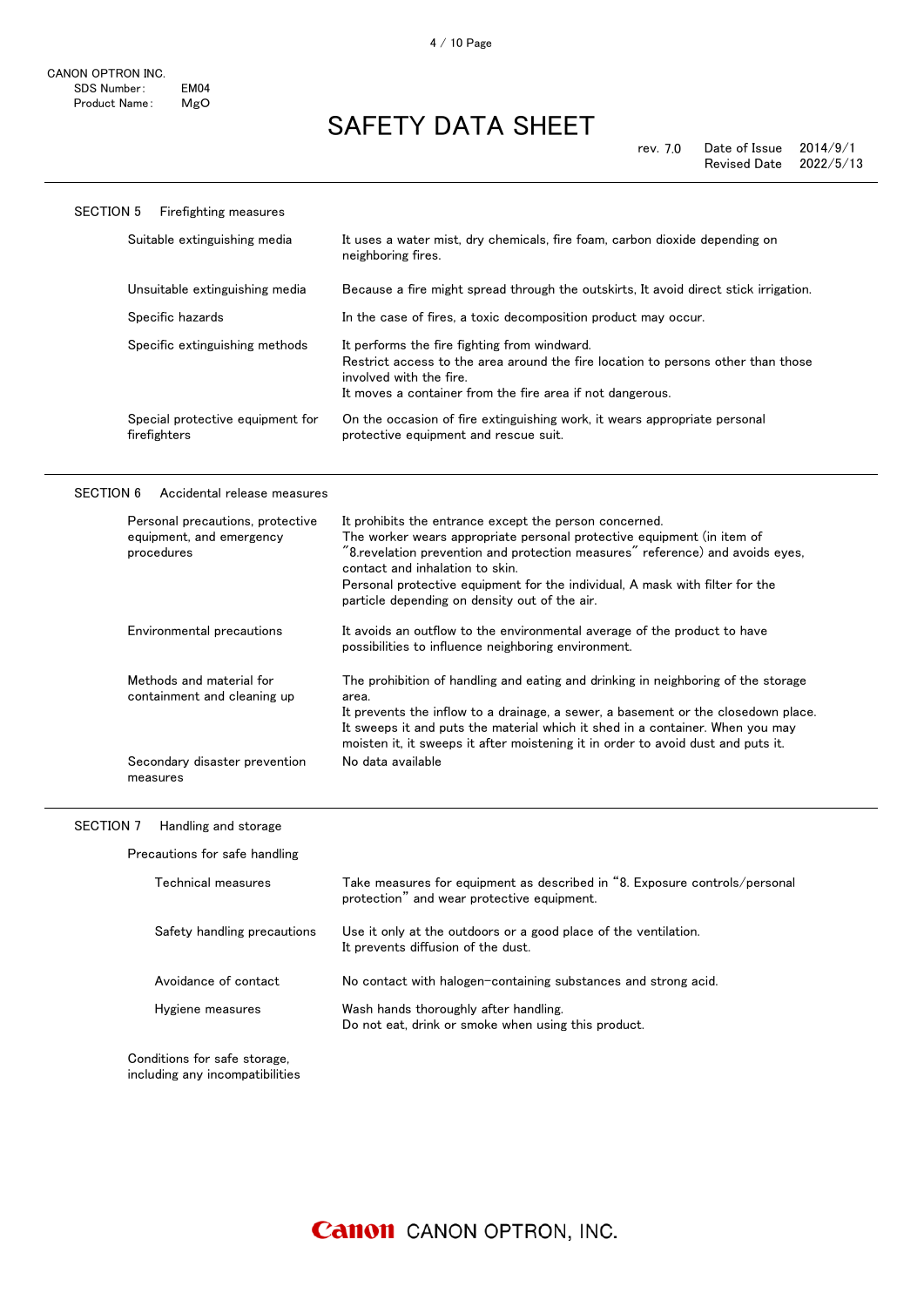| rev. 7.0 | Date of Issue | 2014/9/1  |
|----------|---------------|-----------|
|          | Revised Date  | 2022/5/13 |

| Safe storage conditions                                   | You lock it, and keep it                                                                                                                        |
|-----------------------------------------------------------|-------------------------------------------------------------------------------------------------------------------------------------------------|
|                                                           | Keep it at a good place of the ventilation. Sealing up a container.                                                                             |
|                                                           | It establishes the facilities of illumination necessary it stores danger, detriment in<br>the storage area or to handle it and the ventilation. |
|                                                           | It avoids direct rays of the sun and keeps it in the cool and dark space.                                                                       |
|                                                           | It separates it from strong acid.                                                                                                               |
|                                                           | Drying.                                                                                                                                         |
| Safety packaging material                                 | It uses the container which it can seal up without damage and the leak.                                                                         |
| <b>SECTION 8</b><br>Exposure controls/personal protection |                                                                                                                                                 |
|                                                           | <b>MgO</b>                                                                                                                                      |
| Permissible concentration                                 |                                                                                                                                                 |
| <b>ACGIH</b>                                              | TLV-TWA: 10 mg/m <sup>3</sup> of (II) (magnesium oxide)                                                                                         |
|                                                           | $(2015 \text{ version})$                                                                                                                        |
| Appropriate engineering controls                          | In the work shop which dust produces, It use a device, an apparatus sealed up by                                                                |
|                                                           | all means or a local ventilator.                                                                                                                |
| Individual protection measures,                           |                                                                                                                                                 |
| such as personal protective                               |                                                                                                                                                 |
| equipment                                                 |                                                                                                                                                 |
| Respiratory protection                                    | Dustproof mask                                                                                                                                  |
| Hand protection                                           | Protective gloves                                                                                                                               |
| Eye/face protection                                       | Dust-proof glasses                                                                                                                              |
| Skin protection                                           | Protective clothing                                                                                                                             |
|                                                           |                                                                                                                                                 |

### SECTION 9 Physical and chemical properties

| Appearance     |                   |  |  |
|----------------|-------------------|--|--|
| Physical state | Solid             |  |  |
| Form           | Pellets, granules |  |  |
| Colour         | White             |  |  |
| Odour          | None              |  |  |

|                                                             | <b>MgO</b>                      |
|-------------------------------------------------------------|---------------------------------|
| Melting point/freezing point                                | $2800^{\circ}C$                 |
| Boiling point or initial boiling point<br>and boiling range | $3600^{\circ}C$                 |
| Flammability                                                | No data available               |
| Upper/lower flammability or<br>explosive limits             | No data available               |
| Flash point                                                 | Noninflammability (ICSC (2010)) |
| Auto-ignition temperature                                   | Noninflammability (ICSC (2010)) |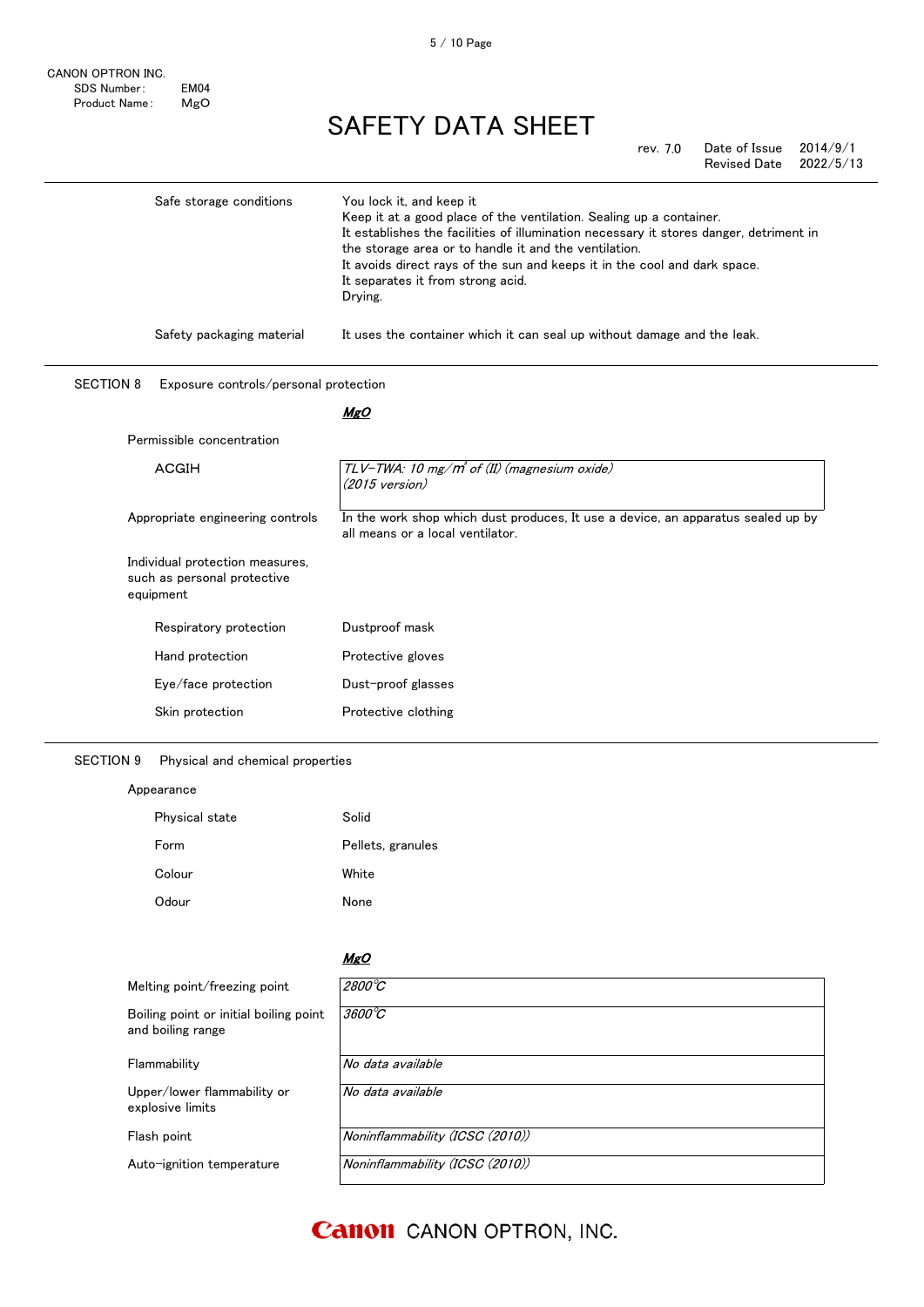rev. 7.0 Date of Issue 2014/9/1<br>Revised Date 2022/5/13 Revised Date

| Decomposition temperature                  | No data available                                                                |
|--------------------------------------------|----------------------------------------------------------------------------------|
| рH                                         | 10.3 (20 degrees Celsius, saturated solution) (GESTIS (2015))                    |
| Kinematic viscosity                        | No data available                                                                |
| Solubility                                 |                                                                                  |
| Water                                      | Slightly soluble in water. (ICSC (2010))                                         |
| Other solvents                             | Soluble in acid and ammonium salt solutions. Insoluble in ethanol (HSDB (2015)). |
| Partition coefficient: n-<br>octanol/water | No data available                                                                |
| Vapour pressure                            | 0 mmHg $(20^{\circ}\text{C})$ (NITE (2015))                                      |
| Density and/or relative density            | MIN3.2 ,MAX3.75 (WebKis-Plus (2015))                                             |
| (Density)                                  | $\frac{1}{2}$ (granular product) 3.58 2.1-2.3 (pellet) as MgO                    |
| Relative vapor density                     | No data available                                                                |
| Particle characteristics                   | No data available                                                                |
| Other information                          | No data available                                                                |
|                                            |                                                                                  |

SECTION 10 Stability and reactivity

### MgO

| Reactivity                         | Noncombustibility                                                                                                                                                                                                                                                                                                                                                                                                                                           |
|------------------------------------|-------------------------------------------------------------------------------------------------------------------------------------------------------------------------------------------------------------------------------------------------------------------------------------------------------------------------------------------------------------------------------------------------------------------------------------------------------------|
| Chemical stability                 | No data available                                                                                                                                                                                                                                                                                                                                                                                                                                           |
| Possibility of hazardous reactions | There is a risk of explosion due to contact with aluminum powder, aniline<br>perchlorate, magnesium powder, or sulfur during heating.<br>Produces dangerous reactions with ammonia, strong acid, bromine pentafluoride,<br>chlorine trifluoride, and phosphorus pentachloride.<br>Reaction with phosphorus pentachloride is accompanied by incandescence.<br>Contact with halogen-containing substances produces dangerous reactions or<br><i>ignition.</i> |
| Conditions to avoid                | No data available                                                                                                                                                                                                                                                                                                                                                                                                                                           |
| Incompatible materials             | There is a risk of explosion due to contact with aluminum powder, aniline<br>perchlorate, magnesium powder, or sulfur during heating.<br>Produces dangerous reactions with ammonia, strong acid, bromine pentafluoride,<br>chlorine trifluoride, and phosphorus pentachloride.<br>Reaction with phosphorus pentachloride is accompanied by incandescence.<br>Contact with halogen-containing substances produces dangerous reactions or<br><i>ignition.</i> |
| Hazardous decomposition products   | No data available                                                                                                                                                                                                                                                                                                                                                                                                                                           |

#### SECTION 11 Toxicological information

### MgO

| Acute toxicity(oral)               | From reported LD50 values of 3,870 mg/kg (males) and 3,990 mg/kg (females)<br>for rats (HSDB (Access on June 2015)) |
|------------------------------------|---------------------------------------------------------------------------------------------------------------------|
| Acute toxicity (dermal)            | No data available                                                                                                   |
| Acute toxicity (Inhalation: Gases) | Solid (GHS definition)                                                                                              |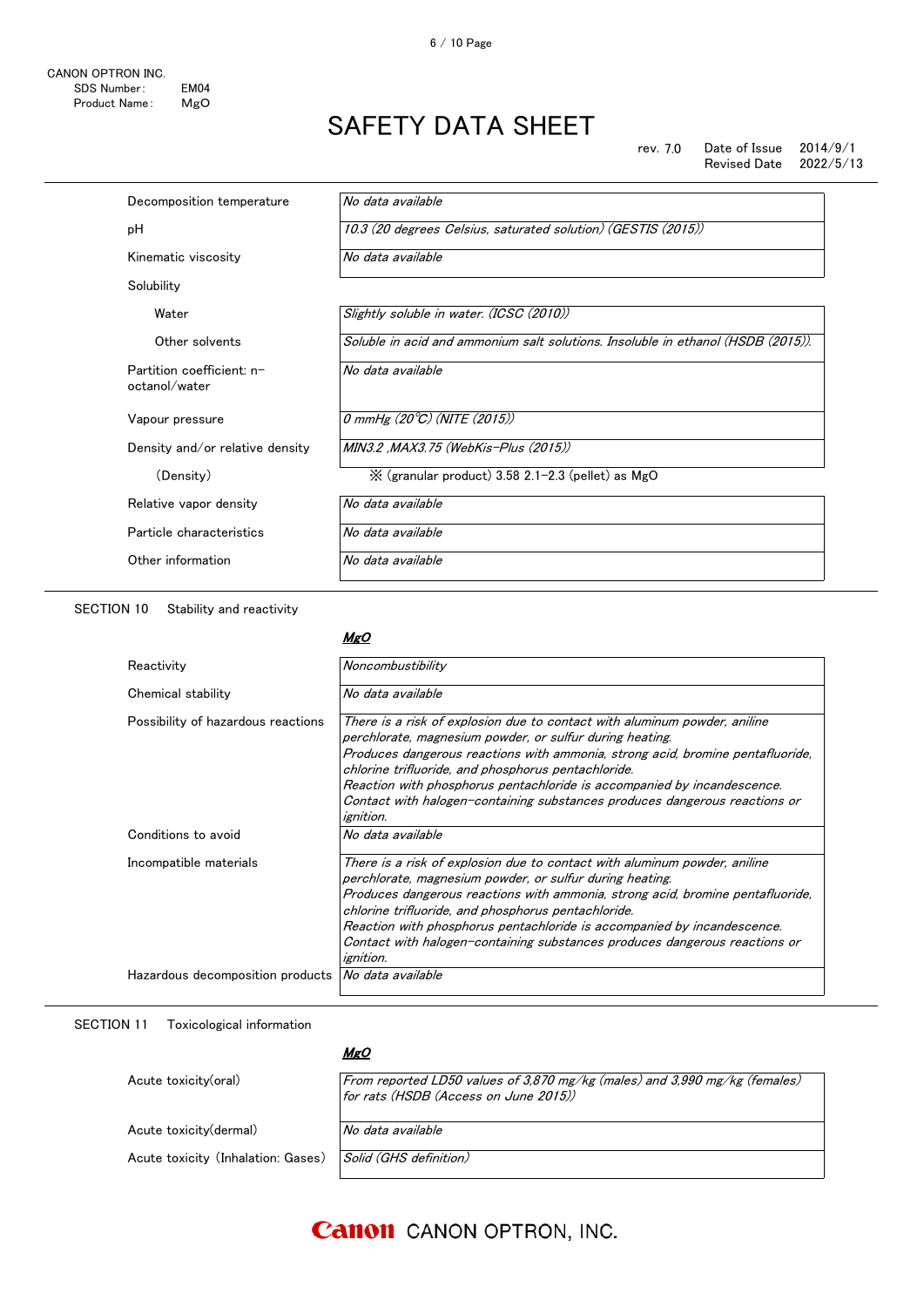rev. 7.0 Date of Issue 2014/9/1<br>Revised Date 2022/5/13 Revised Date

| Acute toxicity (Inhalation:<br>Vapours)              | Solid (GHS definition)                                                                                                                                                                                                                                                                                                                                                                                                                                                                                                                                                                                                                                                                                                                                                                                                                                                                                                                                                                                                                                                                                                                                                                                                                                                                                                                                                                                                                                         |
|------------------------------------------------------|----------------------------------------------------------------------------------------------------------------------------------------------------------------------------------------------------------------------------------------------------------------------------------------------------------------------------------------------------------------------------------------------------------------------------------------------------------------------------------------------------------------------------------------------------------------------------------------------------------------------------------------------------------------------------------------------------------------------------------------------------------------------------------------------------------------------------------------------------------------------------------------------------------------------------------------------------------------------------------------------------------------------------------------------------------------------------------------------------------------------------------------------------------------------------------------------------------------------------------------------------------------------------------------------------------------------------------------------------------------------------------------------------------------------------------------------------------------|
| Acute toxicity (Inhalation: Dusts<br>and mists)      | No data available                                                                                                                                                                                                                                                                                                                                                                                                                                                                                                                                                                                                                                                                                                                                                                                                                                                                                                                                                                                                                                                                                                                                                                                                                                                                                                                                                                                                                                              |
| Skin corrosion/irritation                            | No data available                                                                                                                                                                                                                                                                                                                                                                                                                                                                                                                                                                                                                                                                                                                                                                                                                                                                                                                                                                                                                                                                                                                                                                                                                                                                                                                                                                                                                                              |
| Serious eye damage/irritation                        | Based on the information that a slight irritation of the eye was observed in 95<br>workers exposed to the dust of this substance (an unknown concentration)<br>(ACGIH (7th, 2003)), it was classified in Category 2.                                                                                                                                                                                                                                                                                                                                                                                                                                                                                                                                                                                                                                                                                                                                                                                                                                                                                                                                                                                                                                                                                                                                                                                                                                           |
| Respiratory or skin sensitization                    | No data available                                                                                                                                                                                                                                                                                                                                                                                                                                                                                                                                                                                                                                                                                                                                                                                                                                                                                                                                                                                                                                                                                                                                                                                                                                                                                                                                                                                                                                              |
| Germ cell mutagenicity                               | The classification is not possible due to lack of data. There is no in vivo data. As<br>for in vitro, it is reported that a bacterial reverse mutation test was negative<br>(ACGIH (7th, 2003), HSDB (Access on June 2015)).                                                                                                                                                                                                                                                                                                                                                                                                                                                                                                                                                                                                                                                                                                                                                                                                                                                                                                                                                                                                                                                                                                                                                                                                                                   |
| Carcinogenicity                                      | As for humans, it is reported that excess cancers occurred in multiple organs by<br>combined occupational exposure to this substance and others, and specific<br>tumors formed in exposure to this substance were the lip, stomach, and lung<br>cancers based on the standardized incidence ratio (SIR). However, it is described<br>that the interpretation of this result is limited because the number of subjects<br>were small and the level and duration of exposure to magnesium oxide were<br>unknown (ACGIH (7th, 2003)). Besides, there is no evidence of carcinogenicity in<br>humans by an inhalation route of magnesium oxide dust or fumes. It is pointed<br>out that the increased frequency of lung cancer observed in welders in the past<br>is likely caused by exposure to hexavalent chromium, not magnesium oxide<br>(DFGOT vol. 2 (1991)).<br>As for experimental animals, it is described that the substance was<br>intratracheally applied in hamsters at a dose of 2mg/week for 30 weeks and<br>observed for up to 100 weeks and as a result, the number of histiocytic<br>lymphomas increased (ACGIH (7th, 2003)). However, there is no carcinogenicity<br>test report according to the standard guidelines.<br>From the above, ACGIH classified this substance in A4 in carcinogenicity. Also<br>in this classification, the substance was classified as "Classification not<br>possible" in this hazard class due to lack of data. |
| Reproductive toxicity                                | No data available                                                                                                                                                                                                                                                                                                                                                                                                                                                                                                                                                                                                                                                                                                                                                                                                                                                                                                                                                                                                                                                                                                                                                                                                                                                                                                                                                                                                                                              |
| exposure)                                            | Specific target organ toxicity(single   It is reported that this substance is irritating to the respiratory tract (ACGIH<br>(7th, 2003), DFGOT vol. 2 (1991), HSDB (Access on June 2015)), but no other<br>acute effects were reported.<br>From the above, the substance was classified in Category 3 (respiratory tract<br>irritation).                                                                                                                                                                                                                                                                                                                                                                                                                                                                                                                                                                                                                                                                                                                                                                                                                                                                                                                                                                                                                                                                                                                       |
| Specific target organ<br>toxicity(repeated exposure) | As for humans, a fume fever by occupational exposure was reported. However,<br>it is described that the exposure assessment in this plant was insufficient for<br>assessing it is due to the effects to this substance alone. (ACGIH (7th, 2003))<br>There is no useful information on experimental animals. Therefore, the<br>substance was classified as "Classification not possible."                                                                                                                                                                                                                                                                                                                                                                                                                                                                                                                                                                                                                                                                                                                                                                                                                                                                                                                                                                                                                                                                      |
|                                                      |                                                                                                                                                                                                                                                                                                                                                                                                                                                                                                                                                                                                                                                                                                                                                                                                                                                                                                                                                                                                                                                                                                                                                                                                                                                                                                                                                                                                                                                                |
| Aspiration hazard                                    | No data available                                                                                                                                                                                                                                                                                                                                                                                                                                                                                                                                                                                                                                                                                                                                                                                                                                                                                                                                                                                                                                                                                                                                                                                                                                                                                                                                                                                                                                              |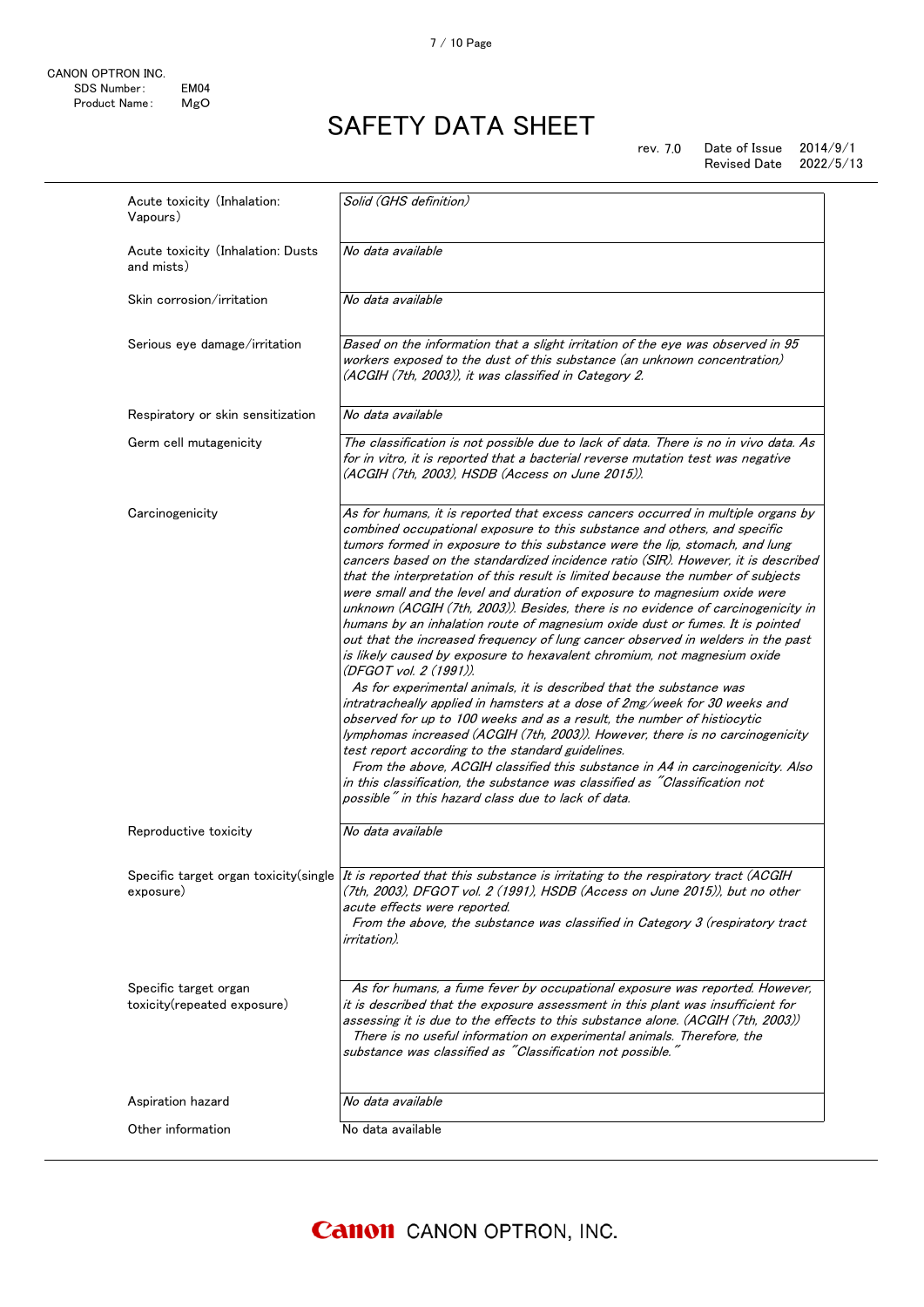#### SECTION 12 Ecological information

MgO

| Toxicity                                                       |                                                                                                                                                                                                                               |
|----------------------------------------------------------------|-------------------------------------------------------------------------------------------------------------------------------------------------------------------------------------------------------------------------------|
| Hazardous to the aquatic<br>environment Short-<br>term(acute)  | No data available                                                                                                                                                                                                             |
| Hazardous to the aquatic<br>environment Long-<br>term(chronic) | No data available                                                                                                                                                                                                             |
| Persistence and degradability                                  | No data available                                                                                                                                                                                                             |
| Bioaccumulative potential                                      | No data available                                                                                                                                                                                                             |
| Mobility in soil                                               | No data available                                                                                                                                                                                                             |
| Hazard to the ozone laver                                      | No data available                                                                                                                                                                                                             |
| Other adverse effects                                          | No data available                                                                                                                                                                                                             |
| <b>SECTION 13</b><br>Disposal considerations                   |                                                                                                                                                                                                                               |
| Waste treatment methods                                        | Process is contracted to industrial waste disposers who received approval of a<br>prefectural governor.                                                                                                                       |
| Contaminated container and<br>contaminated packaging           | The container is recycled after being cleaned, or is appropriately processed<br>according to the standards of related laws and regulations.<br>When disposing of empty containers, the contents should be completely removed. |

### SECTION 14 Transport information

International regulation

#### MgO

| UN number                                                  | Not applicable    |
|------------------------------------------------------------|-------------------|
| UN proper shipping name                                    | Not applicable    |
| UN classification                                          | Not applicable    |
| Transport hazard class                                     | Not applicable    |
| Packing group                                              | Not applicable    |
| Hazardous to the aquatic<br>environment                    | No data available |
| Maritime transport in bulk<br>according to IMO instruments | No data available |
| Japanese lows and regulations                              | No data available |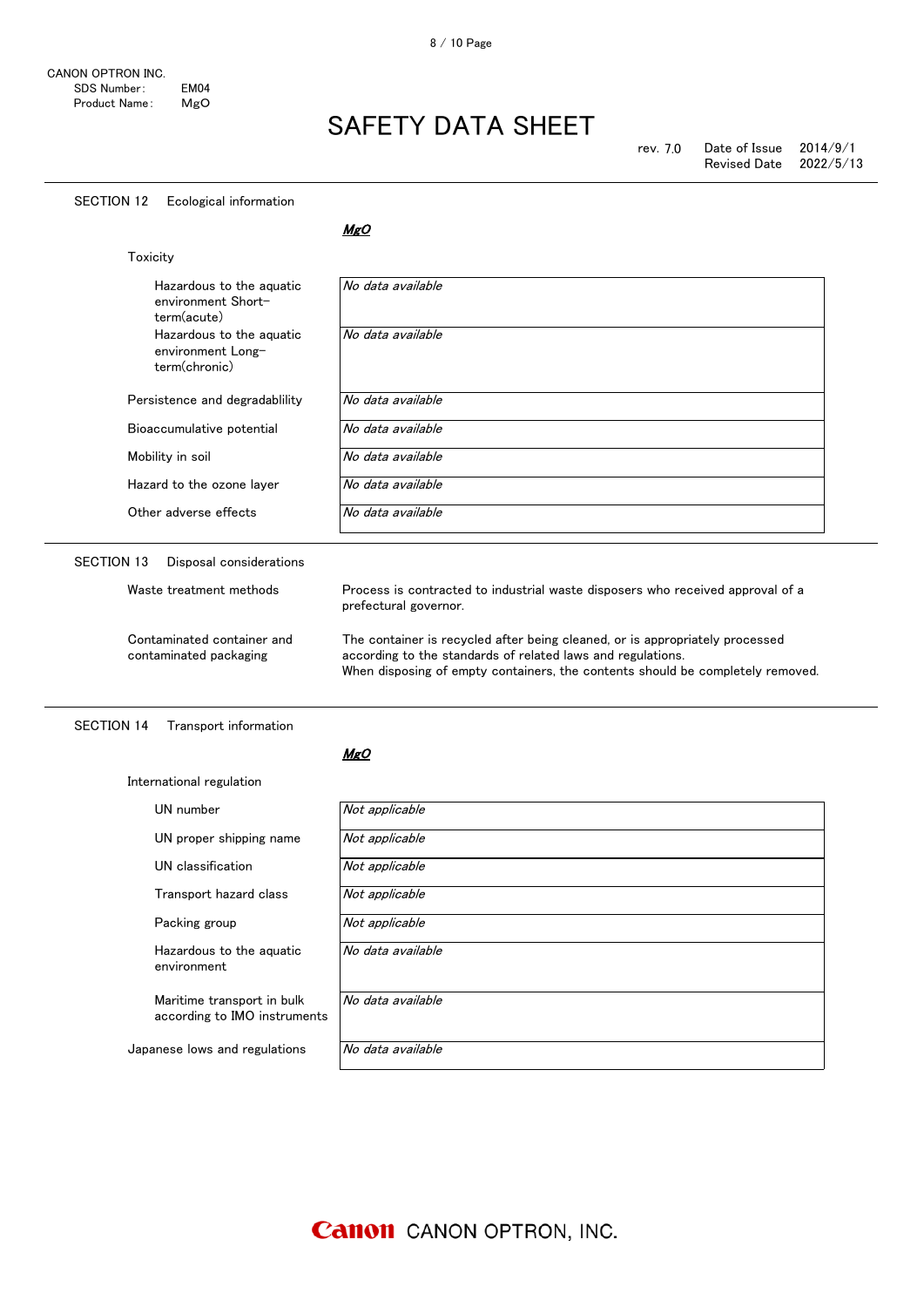rev. 7.0 Date of Issue 2014/9/1<br>Revised Date 2022/5/13 Revised Date

| Special precautions for users | Requires retention of yellow card when transporting.<br>Ensure that the container is not damaged or leaking.<br>Ensure that loads are prevented from collapsing.<br>Conduct packaging, labeling, and transportation in accordance with applicable<br>laws and regulations.<br>Avoid direct sunlight.<br>Refer to "Accidental release measures." |
|-------------------------------|-------------------------------------------------------------------------------------------------------------------------------------------------------------------------------------------------------------------------------------------------------------------------------------------------------------------------------------------------|
| <b>Special Provisions</b>     |                                                                                                                                                                                                                                                                                                                                                 |